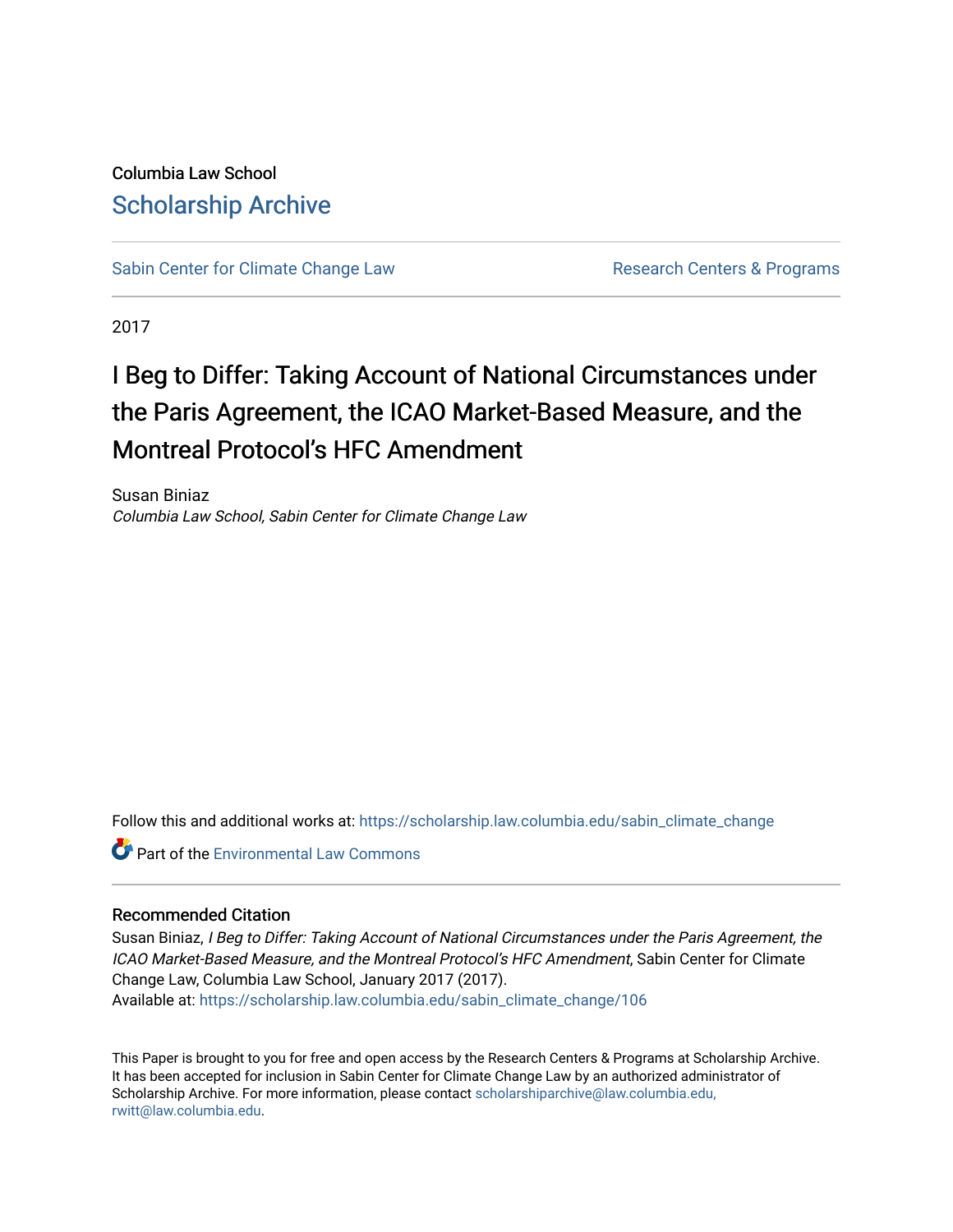

SABIN CENTER FOR CLIMATE CHANGE LAW

# **I BEG TO DIFFER:**

# **Taking Account of National Circumstances under the Paris Agreement, the ICAO Market-Based Measure, and the Montreal Protocol's HFC Amendment**

By Susan Biniaz

January 2017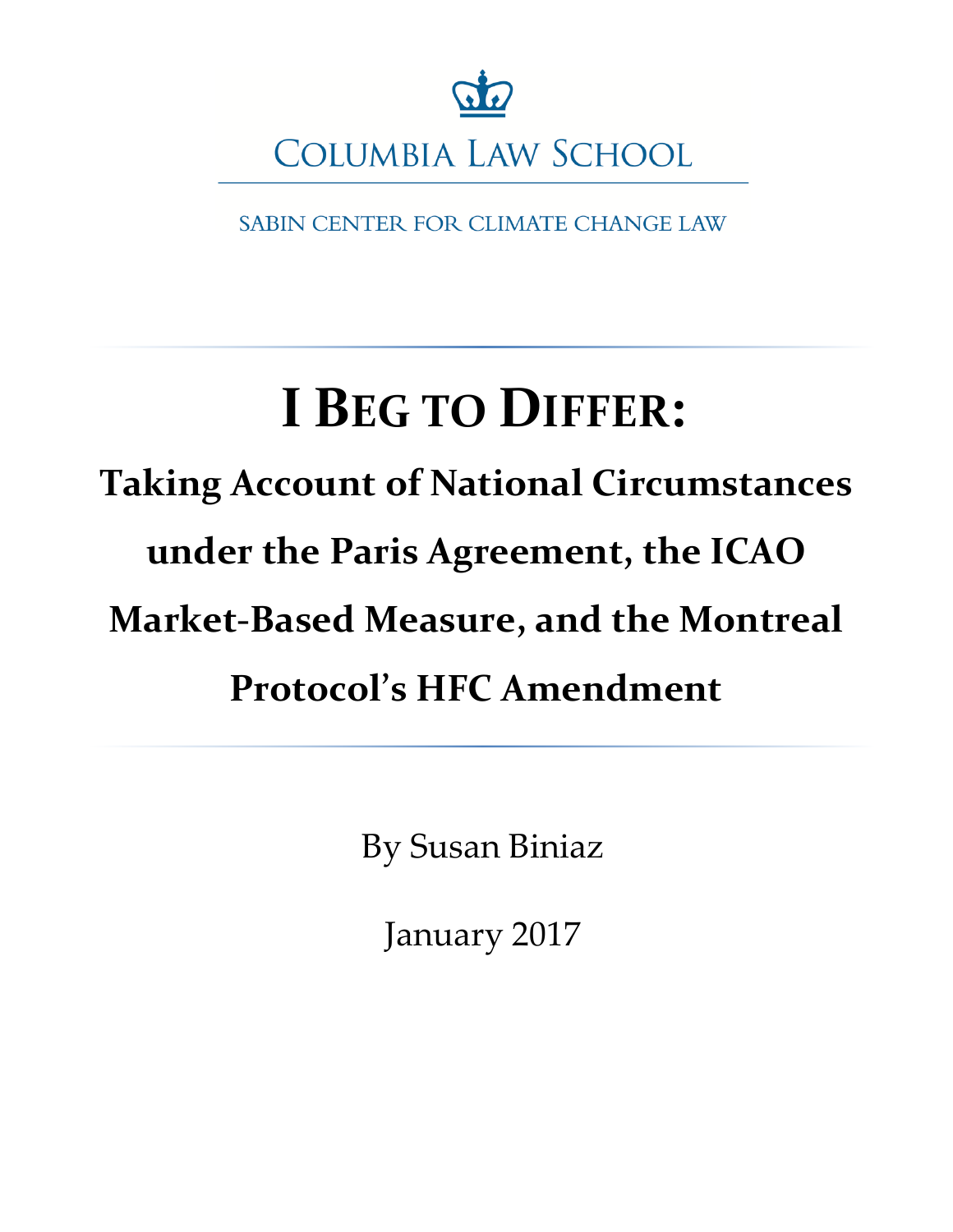© 2017 Sabin Center for Climate Change Law, Columbia Law School

The Sabin Center for Climate Change Law develops legal techniques to fight climate change, trains law students and lawyers in their use, and provides the legal profession and the public with up-to-date resources on key topics in climate law and regulation. It works closely with the scientists at Columbia University's Earth Institute and with a wide range of governmental, nongovernmental and academic organizations.

Sabin Center for Climate Change Law Columbia Law School 435 West 116th Street New York, NY 10027 **Tel:** +1 (212) 854-3287 **Email:** columbiaclimate@gmail.com **Web:** http://www.ColumbiaClimateLaw.com **Twitter:** @ColumbiaClimate **Blog:** http://blogs.law.columbia.edu/climatechange

*Disclaimer: This paper is the responsibility of The Sabin Center for Climate Change Law alone, and does not reflect the views of Columbia Law School or Columbia University. This paper is an academic study provided for informational purposes only and does not constitute legal advice. Transmission of the information is not intended to create, and the receipt does not constitute, an attorney-client relationship between sender and receiver. No party should act or rely on any information contained in this White Paper without first seeking the advice of an attorney.* 

**About the author:** Susan Biniaz has been the lead climate change lawyer for the U.S. Department of State since 1989. The views expressed in this article are those of the author and are not necessarily those of the U.S. Department of State or any other department or agency of the U.S. Government. The author thanks current and former colleagues for their review and comments.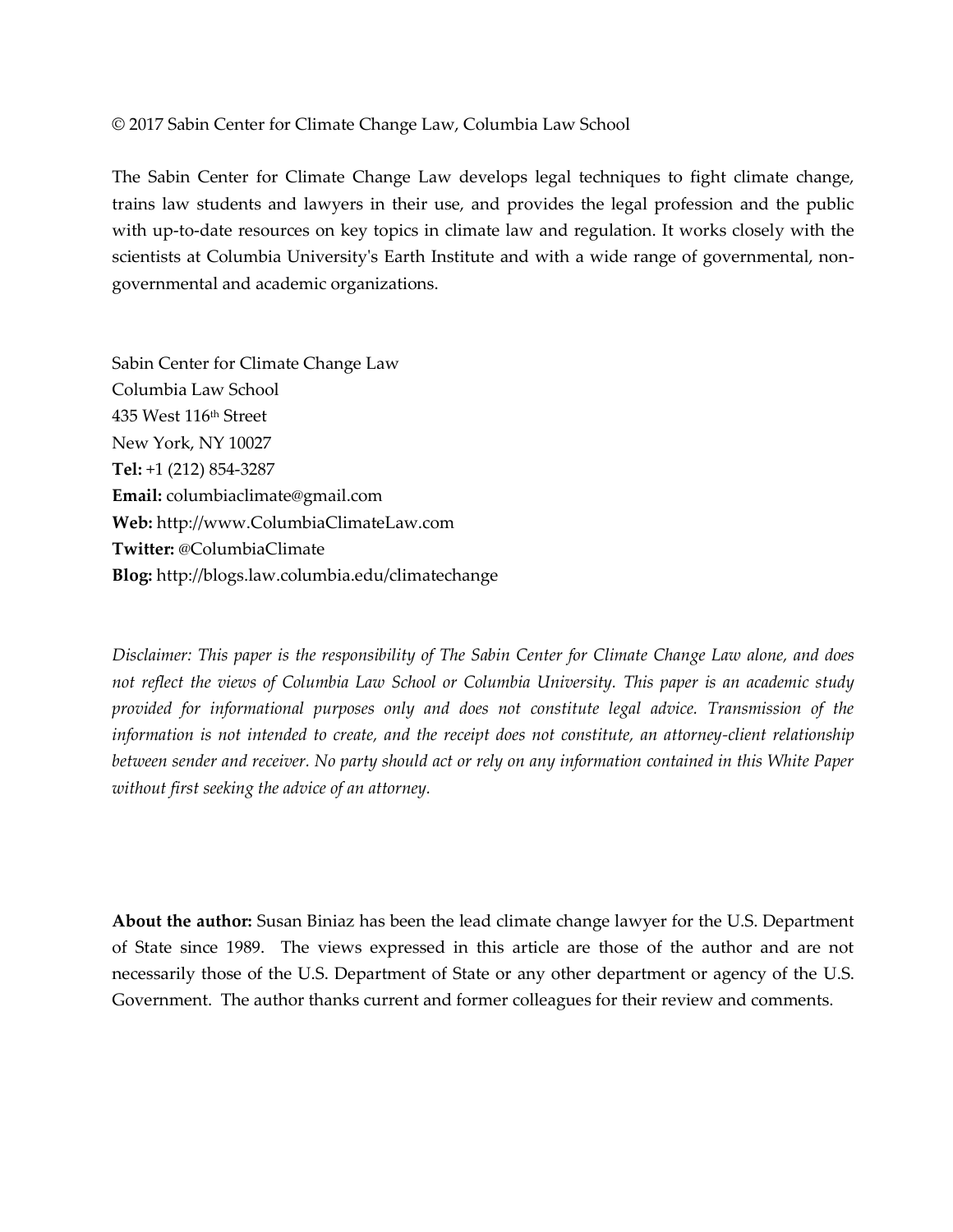# **CONTENTS**

| 2.1              |  |  |
|------------------|--|--|
| $2.2\phantom{0}$ |  |  |
|                  |  |  |
| 3.1              |  |  |
| 3.2              |  |  |
| 3.3              |  |  |
| 3.4              |  |  |
|                  |  |  |
|                  |  |  |
|                  |  |  |
|                  |  |  |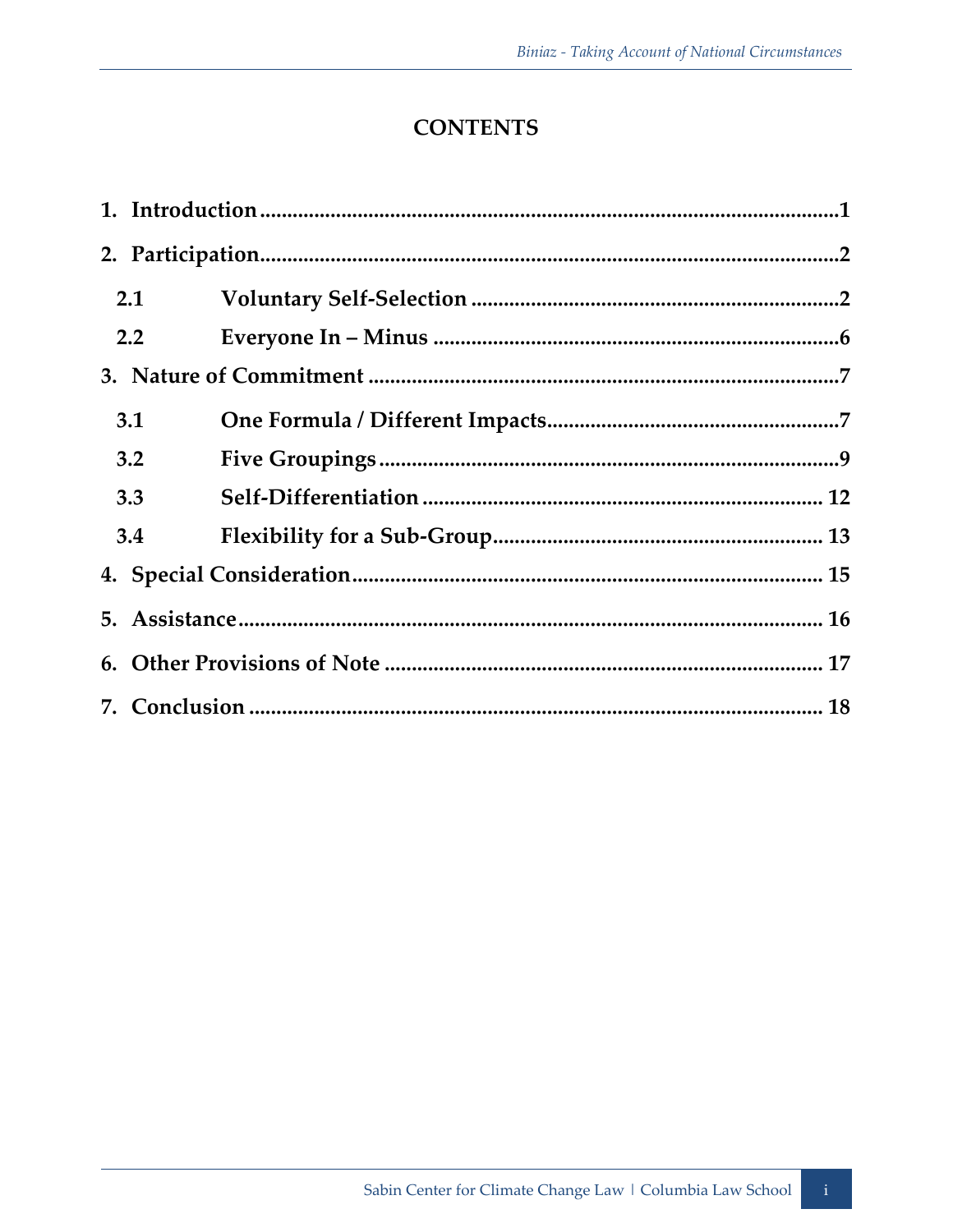#### **1. INTRODUCTION**

<span id="page-4-0"></span>Within less than a year, States reached agreement on three major climate changerelated instruments: the Paris Agreement,<sup>1</sup> the International Civil Aviation Organization (ICAO) Resolution on a global market-based measure to address international aviation emissions, <sup>2</sup> and the Kigali Amendment to the Montreal Protocol to phase down production and consumption of hydrofluorocarbons (HFCs).<sup>3</sup> What is remarkable about these three instruments is not only the short period of time in which they were all completed (and, in the case of the Paris Agreement, entered into force), but the variety of methods by which negotiators took account of different national circumstances in formulating commitments and other aspects of cooperation.

The issue of "differentiation," or the extent to which an instrument makes distinctions among States in setting out commitments and other features, has been a particularly salient and controversial one in the climate change arena. The foundational UN Framework Convention on Climate Change set forth a general principle regarding "common but differentiated responsibilities and respective capabilities" and established several categories of countries, including those that are or are not listed in Annexes I and II. <sup>4</sup> However, all Parties had commitments and, except with respect to finance, the distinctions among such commitments were relatively minor. The Kyoto Protocol radically changed the differentiation narrative by placing legally binding emissions commitments on "Annex I" Parties and essentially excluding all other Parties from any new commitments.<sup>5</sup> Kyoto's stark divide between the two categories of Annex I and non-Annex I Parties (also referred to, somewhat less accurately, as "developed" and

<sup>1</sup> See http://unfccc.int/files/essential\_background/convention/application/pdf/english\_paris\_agreement.pdf.

<sup>2</sup> See http://www.icao.int/Meetings/a39/Documents/WP/wp\_530\_en.pdf.

<sup>&</sup>lt;sup>3</sup> See https://treaties.un.org/doc/Publication/CN/2016/CN.872.2016-Eng.pdf.

<sup>4</sup> See Preamble, Article 3 ("Principles"), and Article 4 ("Commitments"), of the UNFCCC, http://unfccc.int/files/essential\_background/background\_publications\_htmlpdf/application/pdf/conveng.pdf. <sup>5</sup> See https://unfccc.int/resource/docs/convkp/kpeng.pdf.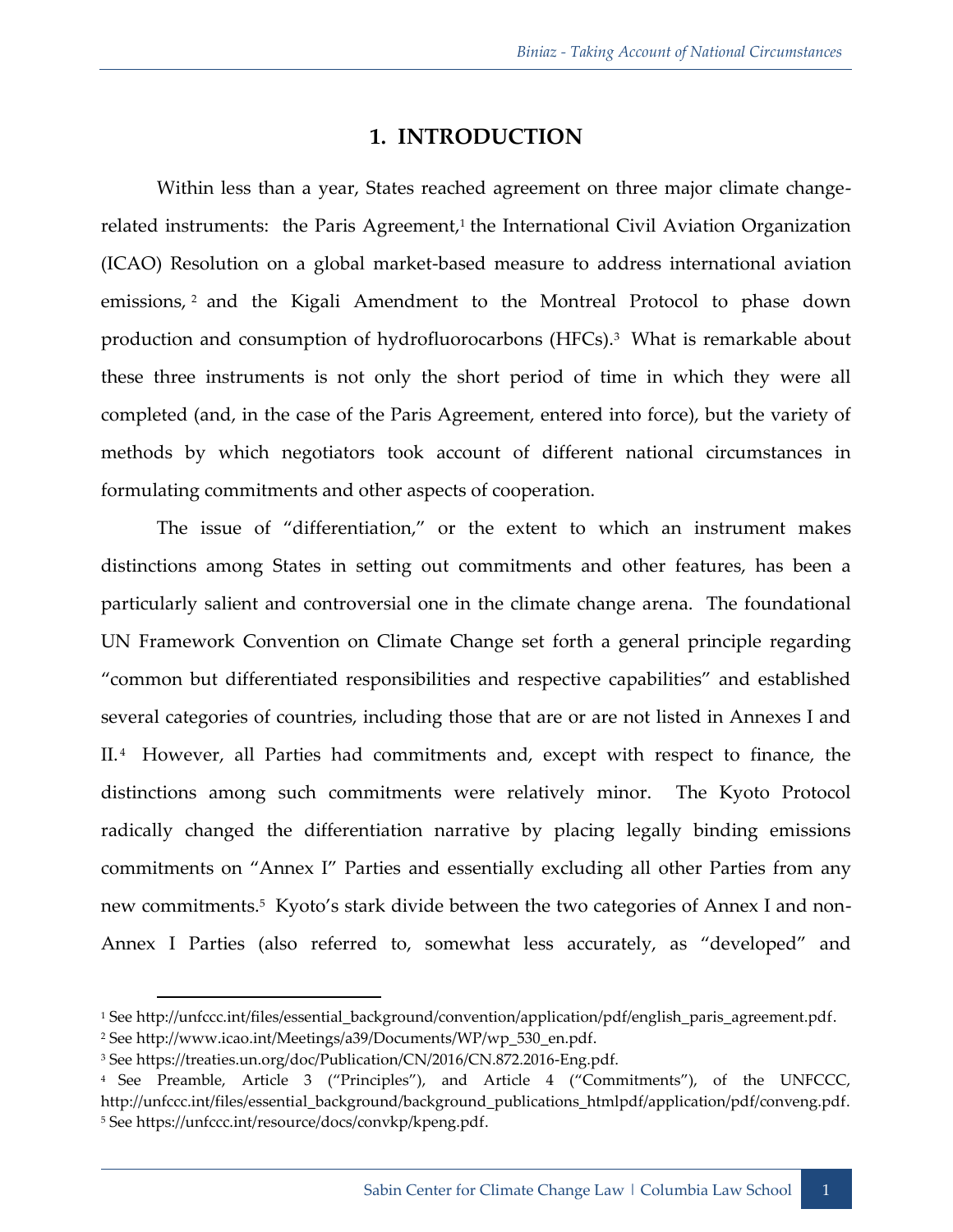"developing" countries) was a major reason why the United States did not join the Protocol and led to many years of diplomatic wrangling. Even the word "differentiation" was a source of contention; some used it as shorthand for the proposition that "developed countries must take on binding commitments, while developing countries may engage in voluntary actions," which irritated others.

Nearly twenty years later, the Paris, ICAO, and HFC instruments all fall far from the Kyoto tree. They reflect a wealth of approaches to addressing various national circumstances, including in relation to participation in the regime per se, the nature of commitments, the timing of commitments, the need for assistance, and other features.

There is substantial variety in approaches to differentiation both within each of the three instruments and among them. What all of them have in common is how they pragmatically answered the need for accommodation, whether demanded by logic, fairness, limited capacity, or simple negotiating leverage. Further, they have significantly expanded the arsenal of differentiation tools available to negotiators in the future, in the climate world and other spheres where appropriate.

#### **2. PARTICIPATION**

#### <span id="page-5-1"></span><span id="page-5-0"></span>**2.1 Voluntary Self-Selection**

ICAO's Carbon Offsetting and Reduction Scheme for International Aviation (CORSIA), adopted at the ICAO Assembly on October 6th, 2016, provides for the aviation sector to offset its international  $CO<sub>2</sub>$  emissions above 2020 levels by buying credits from outside the aviation sector. The scheme had its origins in widespread opposition to the EU's inclusion in its emission trading scheme of flights to and from EU territory. The U.S. brokered compromise reached in 2013 was, on the one hand, that the EU would suspend its law and, on the other, that ICAO Member States would develop a global market-based measure for international aviation, for decision at ICAO's 2016 Assembly. The 2013 ICAO Resolution called for a scheme that took into account "special circumstances and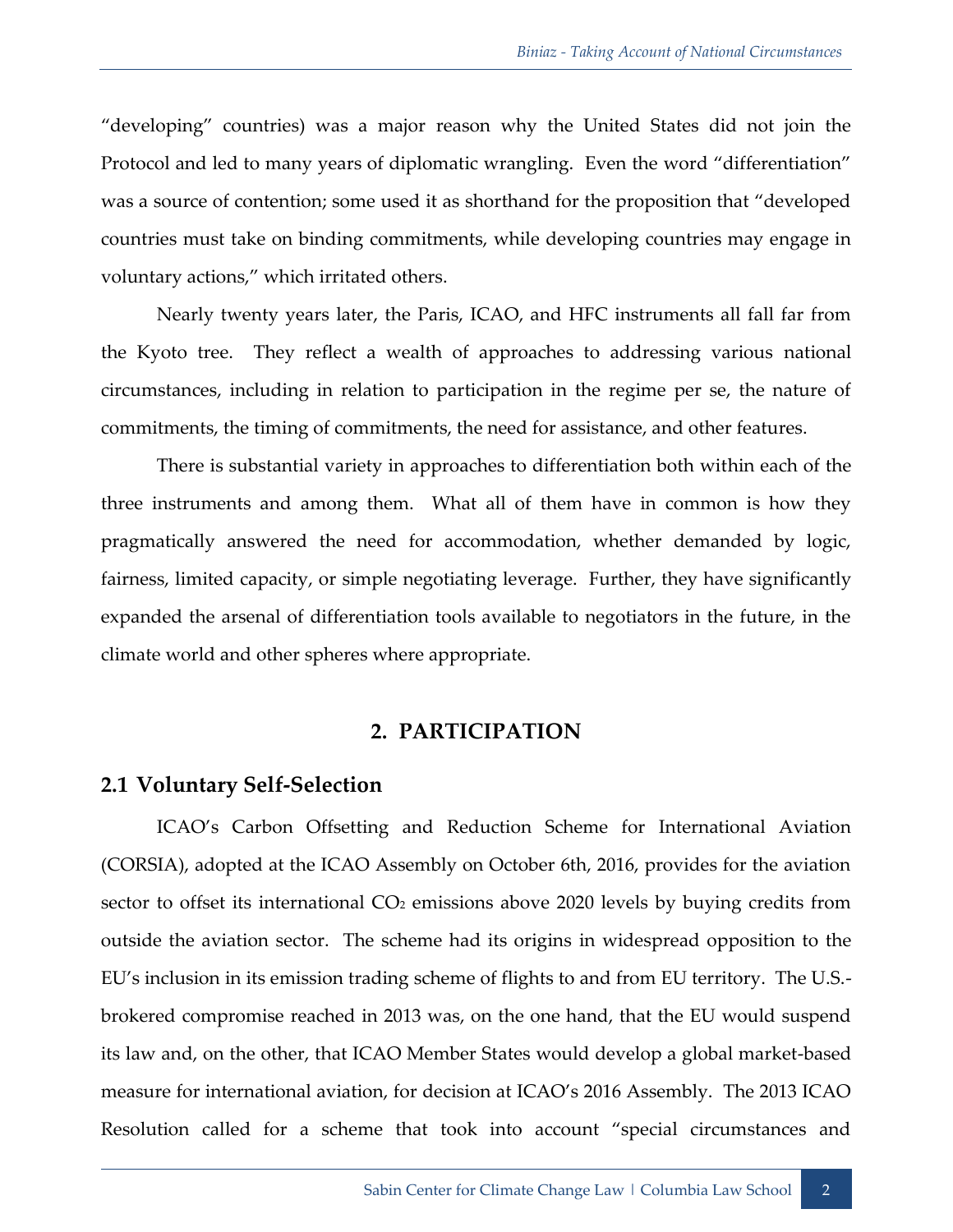respective capabilities." <sup>6</sup> Recognizing ICAO's time-honored principle of nondiscrimination, the new scheme was also to minimize market distortion.<sup>7</sup>

Negotiations did not begin in earnest until the Paris Agreement was concluded. Before that point, States had been either too busy with the Paris negotiations or concerned about prejudicing those negotiations indirectly through ICAO positions and outcomes. Once negotiations were re-invigorated, the main issues roughly divided into "who," "what," and "when."

The "when" issues were the least controversial. It was broadly agreed at the outset that the scheme would operate, at a minimum, for fifteen years, from 2021 to 2035, before States considered an extension. The most divisive issues related to the proposal for a "pilot" phase, including how long such a phase would last. It was ultimately agreed to divide the fifteen years into three time periods:

- o an initial three-year "pilot" phase;
- o a subsequent three-year "first phase;" and
- o a nine-year "second phase."<sup>8</sup>

In contrast, the "who" and "what" were hotly debated. In terms of "who," it was widely accepted that there should be some kind of differentiation among States when it came to participation in the early phase(s) of the scheme. However, there was no agreement on which criteria should apply to determine which States would go first:

o Many States considered that the level of aviation activity of a State's carriers (expressed in terms of "Revenue Tonne Kilometers," or RTK) should be the deciding criterion. Others agreed that such activity was relevant but thought that it needed to be combined with another criterion based on a State's level of development.

<sup>6</sup> See paragraphs 19 and 20 of the 2013 ICAO Assembly Resolution, http://www.icao.int/Meetings/GLADs-2015/Documents/A38-18.pdf.

<sup>7</sup> See paragraph 20 of the 2013 ICAO Resolution.

<sup>8</sup> See paragraph 9 of the 2016 ICAO Resolution.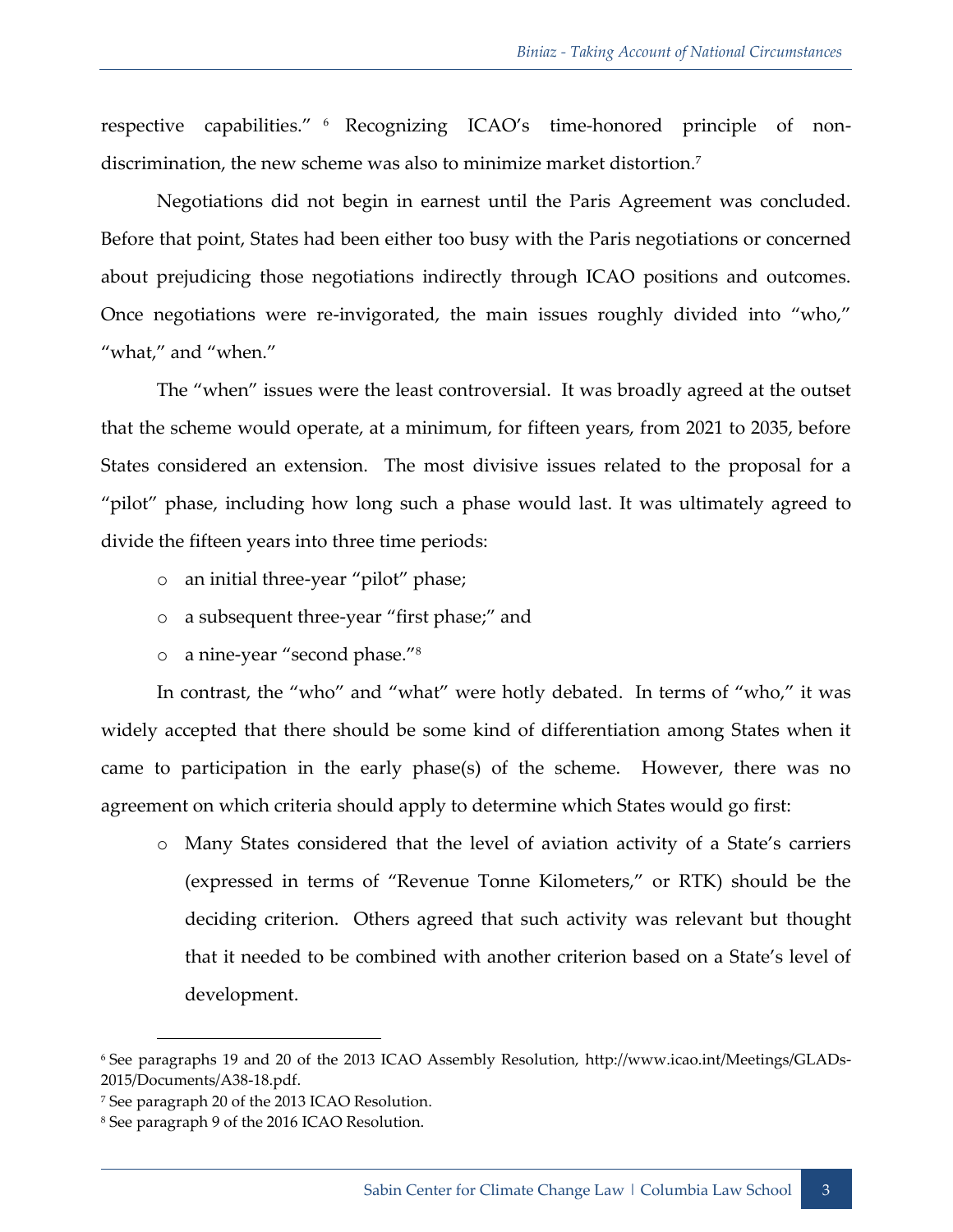- o A proposal to couple aviation activity with gross national income (GNI) per capita was opposed, largely out of concern that the use of such a criterion in ICAO would create a precedent for other international fora.
- o A proposal to combine aviation activity with the ICAO's scale of assessment was also opposed, in part because the scale already factors in aviation activity and would end up counting that criterion twice.
- o A proposal that "developed" countries should go first was opposed on the grounds that several developing countries have high aviation activity and/or that the Paris Agreement had moved beyond differentiating commitments on the basis of a developed/developing country divide.

Given the difficulty of agreeing on the applicable criteria, a criteria-free alternative was considered. Early participation would be based on a quasi-negotiated voluntary list. The list could be attached to the Resolution or somehow otherwise reflected in the outcome of the Assembly. While background factors would likely inform the list – and the key States would, *de facto*, need to be on it -- the list itself would not reflect any criteria; that way, no precedents would be created, and each State could explain its inclusion/exclusion, and the inclusion/exclusion of others, as it saw fit.

This approach gained some traction, but was ultimately not successful. It was difficult to discuss who would be on the list without looking at a notional list. At the same time, various attempts to create such a list proved to be too politically sensitive. Although it was clear that notional lists were just that – notional – and drawn up simply for purposes of discussion, several States that found themselves on such lists were not comfortable continuing the exercise.

Quite apart from who would ultimately be on the list, some States also had a concern about the existence of *any* list. However devoid of criteria, a list might give the appearance of creating a new climate-relevant category of States.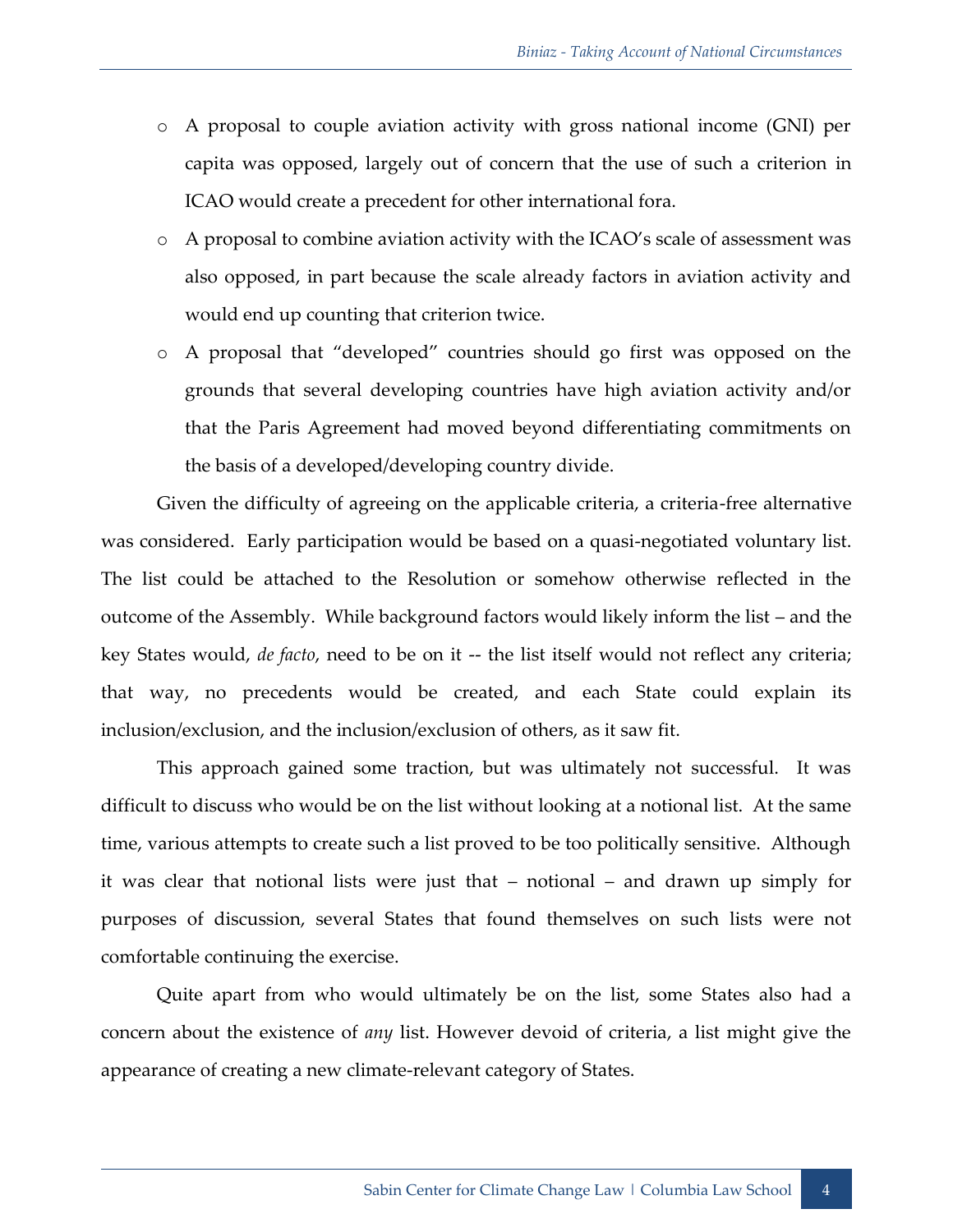In the end, the solution was a purely voluntary opt-in approach. The Resolution strongly encouraged all ICAO Member States to "voluntarily participate" in the pilot phase and first phase.<sup>9</sup> The decision whether or not to participate could be made on whatever basis a State chose. Several aspects of the "volunteering" approach are worth noting:

- o The Secretariat is to maintain "information" on volunteering States (rather than a "list") on the ICAO website.<sup>10</sup>
- o Due to the insistence of a few States, a State may "un-volunteer" (i.e., discontinue its participation) at certain intervals.<sup>11</sup> There was initial criticism of the inclusion of this option. However, it is possible that it will result in greater participation, given the reluctance of some States to volunteer if they do not have the option to back out.
- o It is important to emphasize that it is a State's participation that is voluntary, rather than its implementation; once a State has volunteered, it is expected to implement the offsetting requirements as set forth in the Resolution and further elaborated by ICAO.

There was some initial skepticism that a voluntary approach would result in sufficient participation. In order for the scheme to be viable, the pilot and first phases needed to cover enough emissions to be environmentally meaningful, as well as attract the right States from both political and competitiveness points of view. For China and others, it was important to have "developed countries" volunteer; for the United States and others, it was important to have on board the countries with high aviation emissions, whatever their development status. However, various early announcements of States' intention to participate provided an important catalyst, including the North American

<sup>9</sup> See paragraph 9(c) of the 2016 ICAO Resolution.

<sup>&</sup>lt;sup>10</sup> See paragraph 9(d) of the 2016 ICAO Resolution.

<sup>&</sup>lt;sup>11</sup> See paragraph 9(f) of the 2016 ICAO Resolution.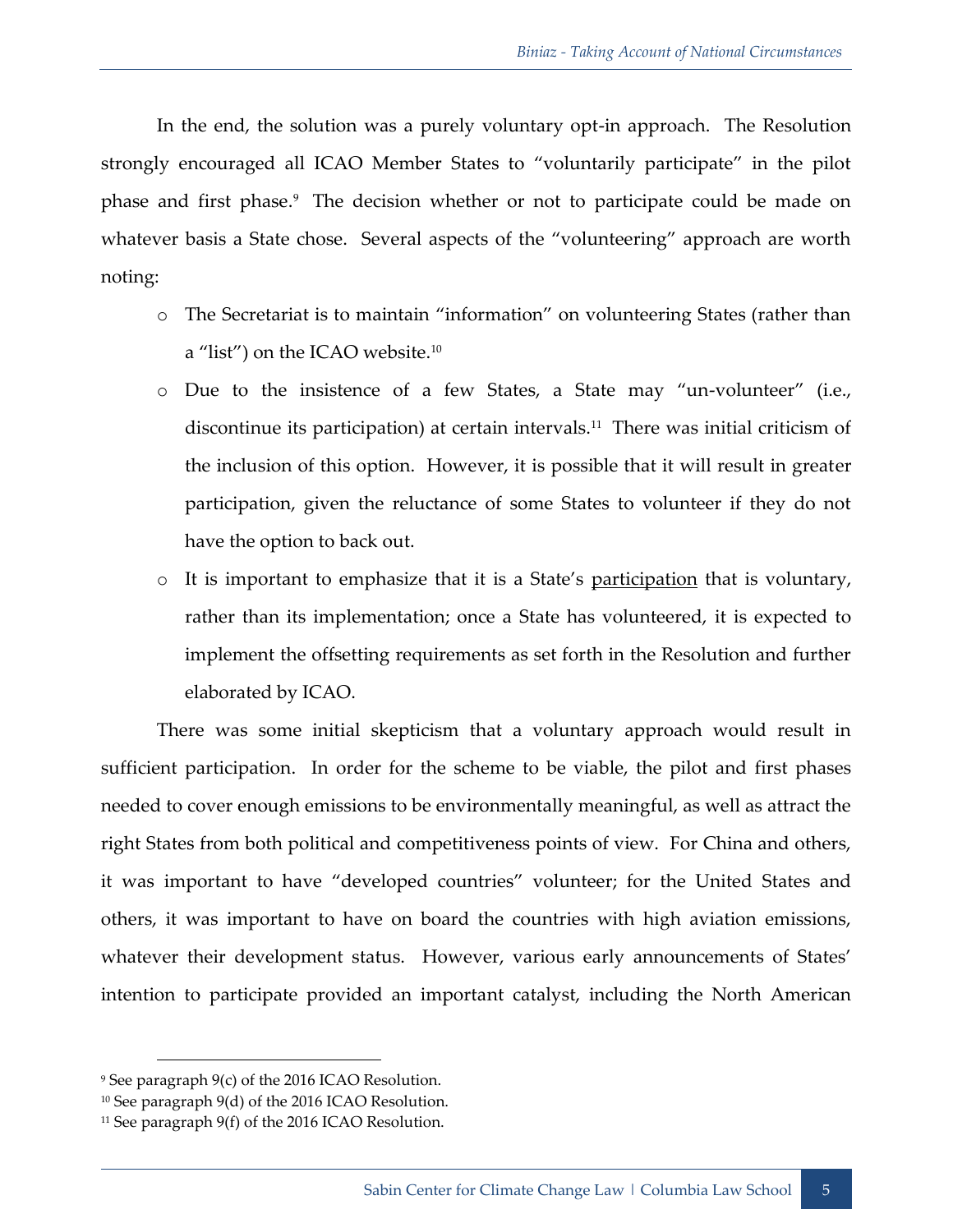Climate, Clean Energy, and Environment Partnership Action Plan,<sup>12</sup> a joint U.S.-China announcement,<sup>13</sup> and a declaration by European and Central Asian States (ECAC).<sup>14 15</sup> As of October  $12<sup>th</sup>$ , 2016, sixty-six States (representing 86.5% of international aviation activity) had volunteered to participate in the scheme from its outset (i.e., the pilot phase). $^{\rm 16}$ 

#### <span id="page-9-0"></span>**2.2 Everyone In – Minus**

Reaching agreement on which States would participate in the second phase of ICAO's market-based scheme was also controversial. There was broad agreement in principle that, after the pilot phase and first phase, all States would be expected to participate except those explicitly carved out. The question was *which* States would be exempted.

Negotiators were readily able to agree to exempt the categories of least developed countries (LDCs) and landlocked developing countries (LLDCs). Both of these are established categories.<sup>17</sup> After some consideration, negotiators also agreed to exempt the established category of small island developing States.<sup>18</sup>

<sup>16</sup> See ICAO website, http://www.icao.int/environmental-protection/Pages/market-based-measures.aspx.

<sup>12</sup> See https://www.whitehouse.gov/the-press-office/2016/06/29/north-american-climate-clean-energy-andenvironment-partnership-action.

<sup>13</sup> See http://beijing.usembassy-china.org.cn/us-china-climate-change-cooperation-outcomes-2016.html.

<sup>14</sup> See the Bratislava Declaration, http://www.icao.int/environmental-protection/Documents/2016- BRATISLAVA\_DECLARATION.pdf.

<sup>&</sup>lt;sup>15</sup> The many announcements made before the ICAO Assembly's adoption of the Resolution enabled the United States and China to reach pragmatic agreement on a sentence for inclusion in the Resolution. Paragraph 9(c) provides: "All States are strongly encouraged to voluntarily participate in the pilot phase and the first phase, noting that developed States, which have already volunteered, are taking the lead, and that several other States have also volunteered." The sentence satisfied China's need for some kind of reference to "developed" countries "taking the lead." At the same time, it satisfied the U.S. need to avoid a bifurcated approach (i.e., all States are encouraged to volunteer, not developed countries in particular); to have any reference be factually descriptive, rather than prescriptive; and to note that developing countries had volunteered along with developed countries.

<sup>17</sup> See [http://www.un.org/en/development/desa/policy/cdp/ldc/ldc\\_list.pdf](http://www.un.org/en/development/desa/policy/cdp/ldc/ldc_list.pdf) and

[http://unctad.org/en/pages/aldc/Landlocked%20Developing%20Countries/List-of-land-locked-developing](http://unctad.org/en/pages/aldc/Landlocked%20Developing%20Countries/List-of-land-locked-developing-countries.aspx)[countries.aspx.](http://unctad.org/en/pages/aldc/Landlocked%20Developing%20Countries/List-of-land-locked-developing-countries.aspx)

<sup>18</sup> Se[e https://sustainabledevelopment.un.org/topics/sids/list.](https://sustainabledevelopment.un.org/topics/sids/list)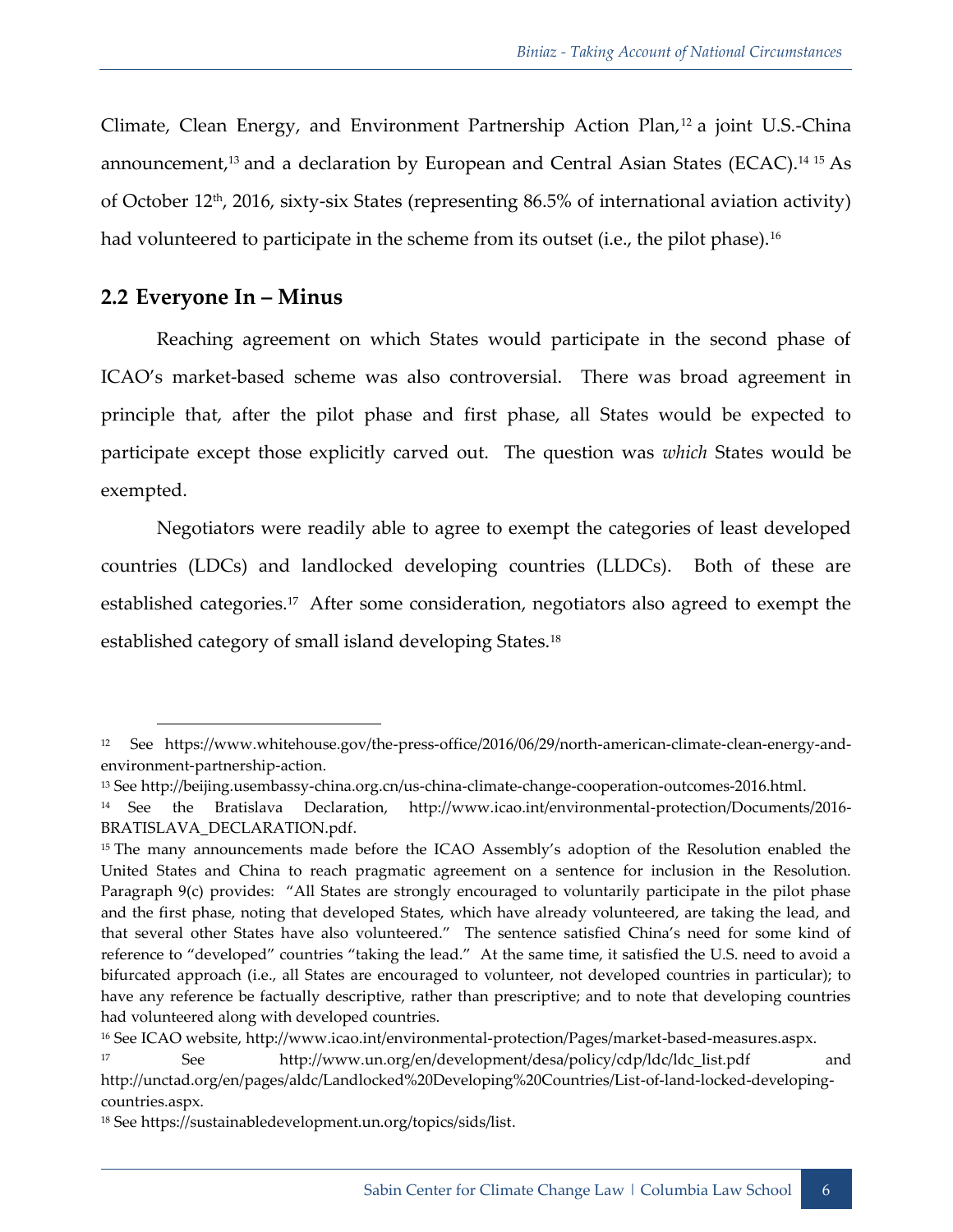It was also widely accepted that the remaining exemption should be based on international aviation activity. However, the exact threshold was the subject of intense debate for at least two reasons. The cut-off for participation would affect the overall environmental effectiveness of the scheme. It would also end up including or excluding particular countries, which in turn raised competitiveness issues in various regions.

Ultimately, there was agreement on an aviation activity-based threshold for participation in the second phase, in addition to the three categories above.<sup>19</sup> It is interesting to note that, while negotiators were not able to agree on an aviation activitybased threshold as an affirmative basis for participation in the pilot and first phases (see above), such a threshold was acceptable as the basis for an exemption from participation in the second phase.<sup>20</sup>

#### **3. NATURE OF COMMITMENT**

#### <span id="page-10-1"></span><span id="page-10-0"></span>**3.1 One Formula / Different Impacts**

The ICAO scheme, in addition to reflecting differentiation in terms of "who" participates when, also differentiates in terms of "what." It was widely agreed upfront that the scheme would involve offsetting growth in  $CO<sub>2</sub>$  emissions from international aviation from 2020 levels, but the controversial question was how to allocate the requirement to offset such growth among various States/airlines.

There were at least four schools of thought:

 $19$  See paragraph  $9(e)$  of the 2016 ICAO Resolution, which provides that, with the exception of LDCs, LLDCs, and SIDS, the second phase applies to "all States that have an individual share of international aviation activities in RTKs in year 2018 above 0.5 per cent of total RTKs or whose cumulative share in the list of States from the highest to the lowest amount of RTKs reaches 90 per cent of total RTKs…."

<sup>&</sup>lt;sup>20</sup> Note that, per paragraph  $9(e)$ , exempted States are free to volunteer to participate, and some (e.g., the Marshall Islands and Papua New Guinea) have volunteered to participate in the scheme from its outset. See http://www.icao.int/environmental-protection/Pages/market-based-measures.aspx.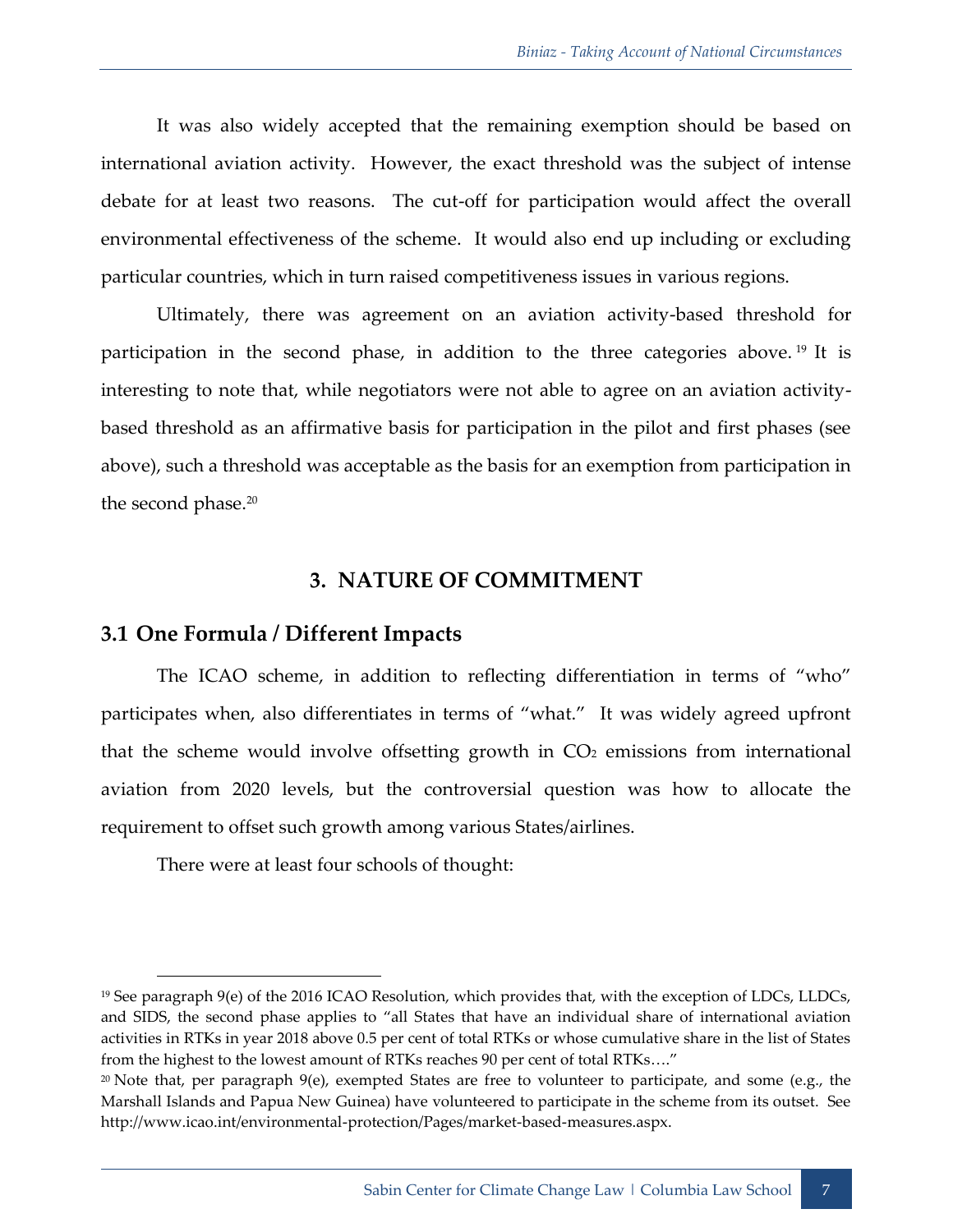- o A few States considered that each State (or possibly airline) should decide for itself how much to offset. Such an approach, it was argued, would be most consistent with the Paris Agreement's "nationally determined" approach to mitigation efforts (discussed below).
- o Most States considered that, in light of the Chicago Convention's principle of non-discrimination, as well as competitiveness concerns within the sector, the offset requirements should be internationally determined. However, they disagreed about how.
	- $\circ$  Some thought each airline should offset its own individual CO<sub>2</sub> emissions growth post-2020.
	- o Others considered that airlines should share in offsetting the sector's global growth in emissions, because an individual approach would unfairly disadvantage fast-growing airlines and, correspondingly, unfairly advantage established airlines that had emitted significant  $CO<sub>2</sub>$ emissions pre-2020.
- o A few States argued that offset requirements applicable beyond the pilot phase should be decided only after, and on the basis of, a post-pilot phase review.

Negotiators eventually split the difference and agreed on a "dynamic" approach that initially allocates offsetting requirements based 100% on a global growth factor and moves over time to a more and more individual approach:

- o During the pilot phase, first phase, and first three years of the second phase, participating airlines will be required to offset covered emissions based on global growth in emissions.
- o During the next three years, "at least 20%" of the offsetting requirements of participating airlines will be based on their individual growth (i.e., at most 80% of their requirement will be based on global growth).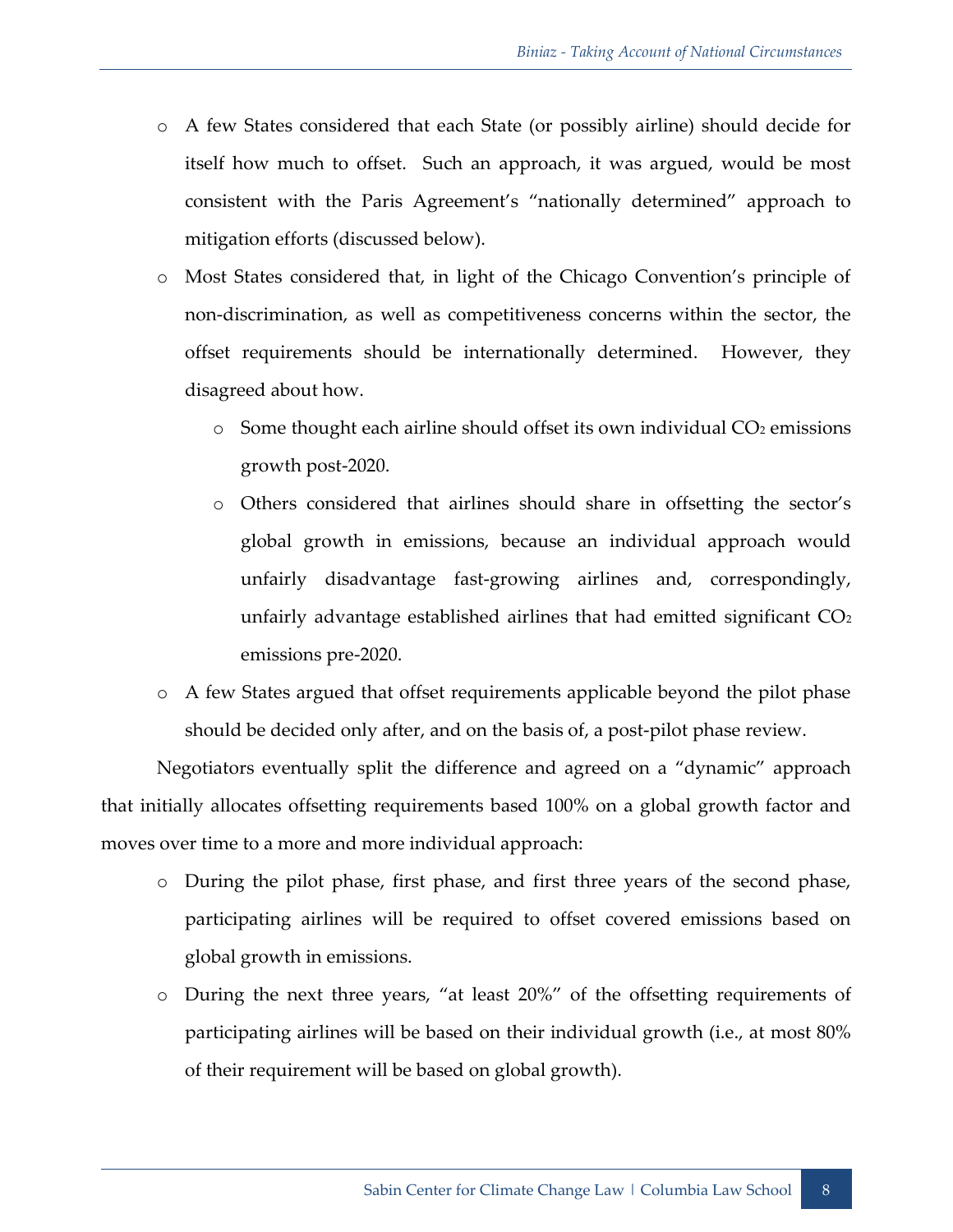o During the last three years, "at least 70%" of the offsetting requirements of participating airlines will be based on their individual growth (i.e., at most 30% of their requirement will be based on global growth).<sup>21</sup>

The formulae apply equally on their face, but will have different impacts on airlines depending upon their respective growth patterns post-2020. The approach here is also noteworthy because the offsetting requirements relate to airlines, rather than States. Thus, in addition to creating (indirect) differentiation among States, it may create certain intra-State differentiation, i.e., airlines within a single State will have at least slightly different growth rates and therefore different offset requirements.

# <span id="page-12-0"></span>**3.2 Five Groupings**

The Kigali Amendment, adopted on October 15<sup>th</sup>, 2016, adds HFCs to the substances controlled under the Montreal Protocol on Substances That Deplete the Ozone Layer. HFCs are factory-made chemicals used primarily in air conditioning, refrigeration, and foam insulation; they are also potent greenhouse gases. The Montreal Protocol was considered the appropriate vehicle for addressing HFCs because, among other things, the rise in the usage of HFCs – a substitute for ozone-depleting substances -- was a direct result of the phase-out of chlorofluorocarbons (CFCs) and hydrochlorofluorocarbons (HCFCs) under that Protocol.

The Montreal Protocol regime took account of different national circumstances decades before the adoption of the HFC amendment. The original 1987 Protocol provided a grace period for so-called "Article 5" Parties. In order to qualify for this flexibility, Article 5 requires a Party to meet a double requirement:

- o It must be a "developing country."<sup>22</sup>
- o Its per capita consumption of CFCs must be under a specified threshold.<sup>23</sup>

<sup>21</sup> See paragraph 11 of the 2016 ICAO Resolution.

<sup>22</sup> The Montreal Protocol Parties have adopted a list of "developing countries" for purposes of the Protocol. See http://www.ozone.unep.org/en/handbook-montreal-protocol-substances-deplete-ozone-layer/1398.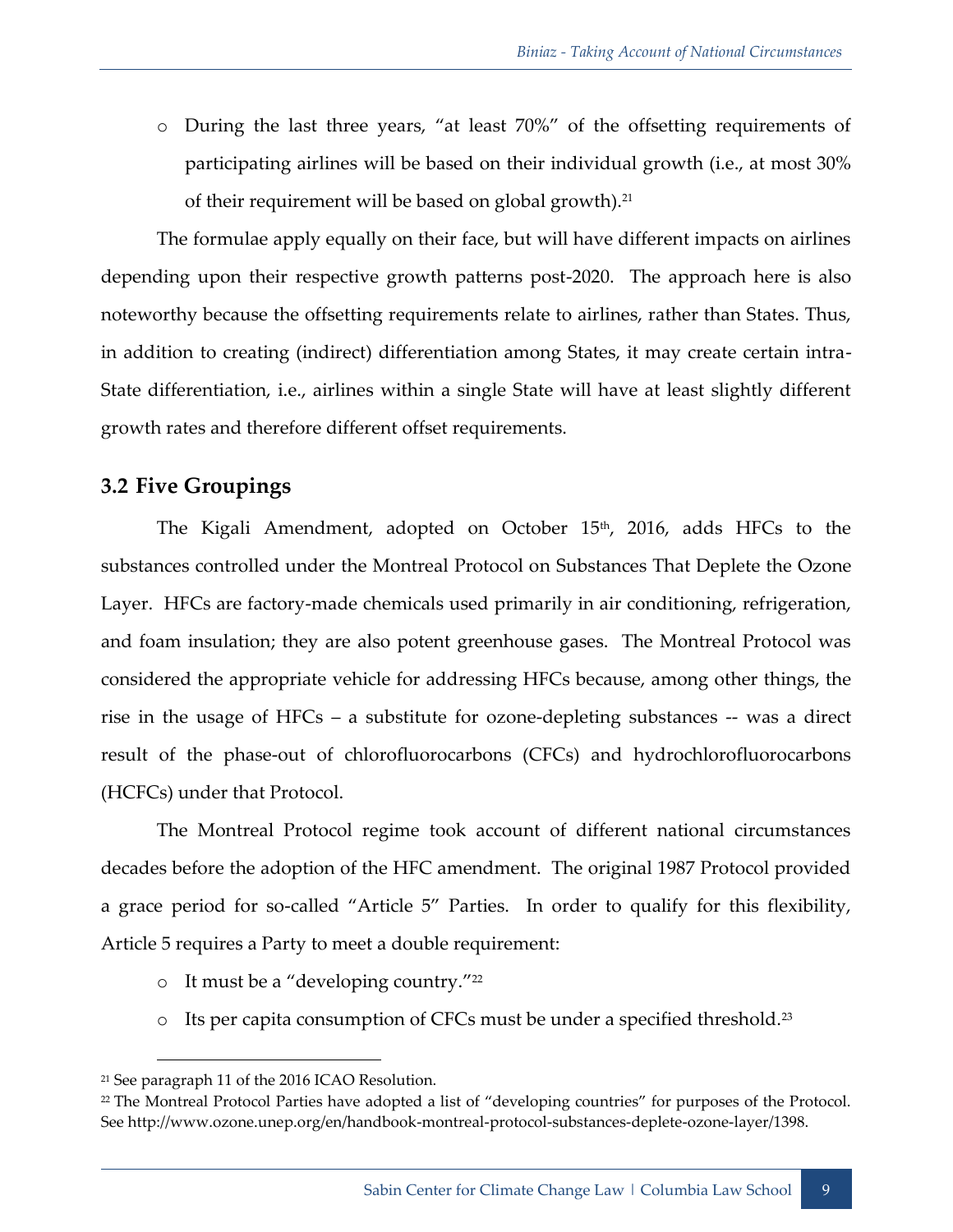The original Protocol, as well as subsequent amendments adding new controlled substances, all differentiated between the commitments of non-Article 5 Parties (i.e., all Parties other than those eligible for a grace period) and Article 5 Parties.

Negotiators of the HFC amendment intended to follow this pre-existing structure. However, as negotiations on the HFC schedules and baselines proceeded, it became clear that different national circumstances within both the Article 5 and non-Article 5 groups would make it difficult, if not impossible, to reach a sufficiently ambitious common baseline/schedule for each group. In other words, while it was theoretically possible for each group to have a common baseline/schedule for all the States within that group, it would have reflected a least common denominator that was environmentally inadequate. The alternative was to maintain, for most Parties, a higher level of ambition but to permit certain deviations within each group.

The resulting amendment provides as follows:

- o For non-Article 5 Parties (i.e., all Parties other than Article 5 Parties), the commitments are generally, relative to a 2011-2013 baseline: to reduce production and consumption of HFCs by 10% by 2019; and, following a series of interim steps, to reduce production and consumption by 85% by 2036. $^{\rm 24}$
- o For Article 5 Parties, the commitments are generally, relative to a 2020-2022 baseline, to freeze production and consumption by 2024; and, following a series of interims steps, to reduce production and consumption by  $80\%$  by  $2045.^{25}$

Within the category of non-Article 5 Parties, there is additional time, as well as increased baselines, for certain specified Parties. These Parties asserted during the negotiations that they would be unable to meet the otherwise applicable schedule and baseline. The grouping of Parties entitled to increased flexibility (which includes Belarus,

-

<sup>23</sup> See Article 5.1 of the Montreal Protocol, http://ozone.unep.org/Publications/MP\_Handbook/Section\_1.1\_The\_Montreal\_Protocol/index.shtml. <sup>24</sup> See Article 1 of the Kigali Amendment, amendments to Article 2 of the Montreal Protocol.

<sup>25</sup> See Article 1 of the Kigali Amendment, amendments to Article 5 of the Montreal Protocol.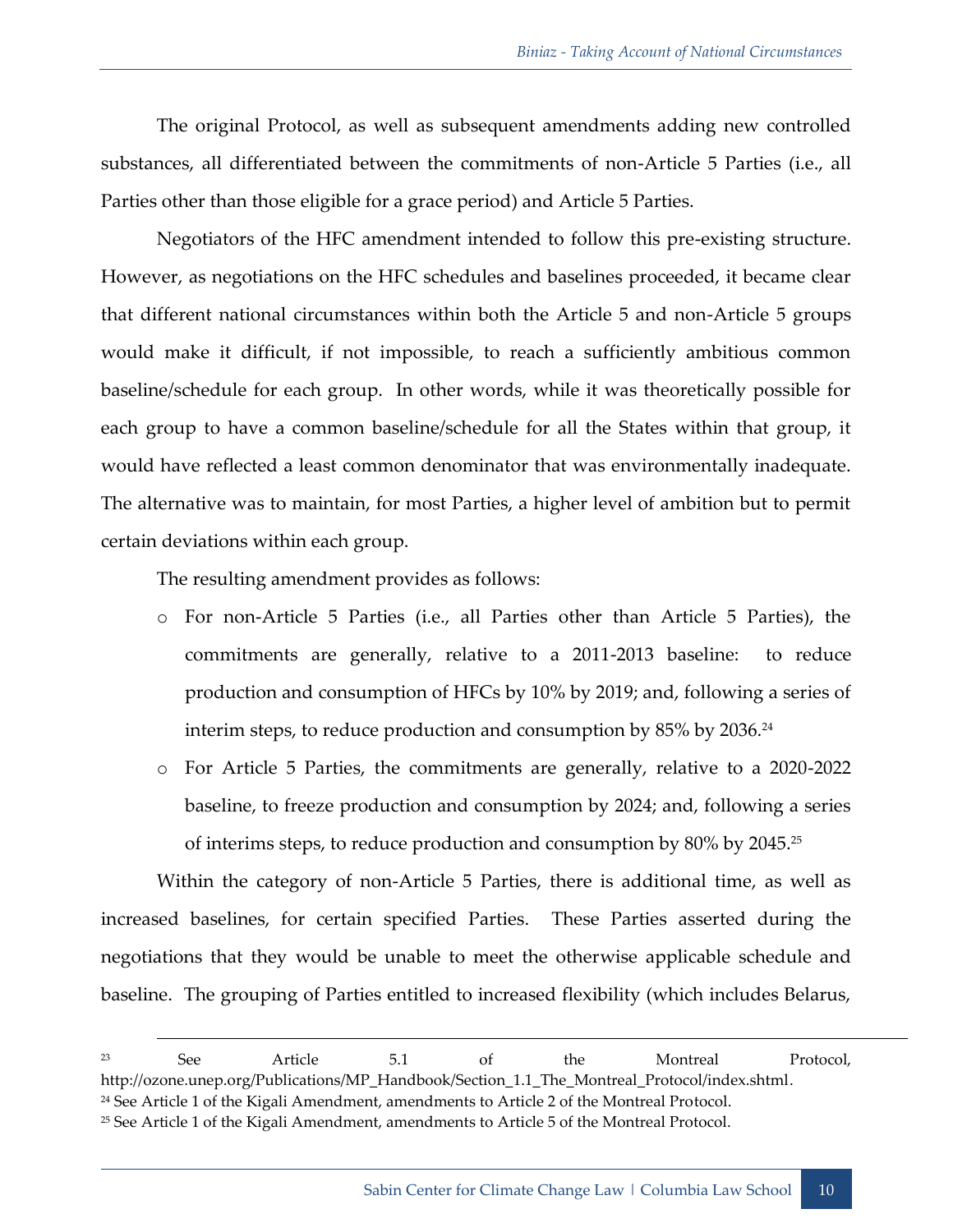the Russian Federation, Kazakhstan, Tajikistan, and Uzbekistan) is not based on criteria. Rather, it is ad hoc, based on a combination of self-selection and agreement of the Meeting of the Parties to the inclusion of those Parties in the grouping.<sup>26</sup>

Within the category of Article 5 Parties, there are two different forms of additional differentiation:

- o Akin to the internal grouping within non-Article 5 Parties, there is a more relaxed schedule (freeze in 2028, 85% reduction in 2047) for certain Parties that asserted they could not meet the otherwise applicable schedule and baseline. Again, the grouping (which includes Bahrain, India, Iran, Iraq, Kuwait, Oman, Pakistan, Qatar, Saudi Arabia, and the United Arab Emirates) is not based on criteria. Rather, the Meeting of the Parties endorsed the inclusion of the selfselected countries on an ad hoc basis.<sup>27</sup>
- o In addition, Parties with "high ambient temperature" (that therefore have a greater need for refrigerants) can opt into a four-year exemption for certain sectors where suitable alternatives do not exist. Unlike the other form of flexibility, qualifying for this one is based on factual criteria that must be met. $^{28}$ This group, which includes thirty-four Parties, partially overlaps with the one directly above.

It will be interesting to see, when the Montreal Protocol addresses its next new substance, whether the use of multiple groupings in the HFC context represented a general Montreal shift toward more forms of differentiation (perhaps driven by the Paris

<sup>26</sup> See Article 1 of the Kigali Amendment, amendments to Article 2 of the Montreal Protocol, and paragraph 1 of Decision XXVIII/2, http://conf.montreal-protocol.org/meeting/mop/mop-28/final-report/English/MOP-28- 12E.pdf.

<sup>&</sup>lt;sup>27</sup> See Article 1 of the Kigali Amendment, amendments to Article 5 of the Montreal Protocol, and paragraph 2 of Decision XXVIII/2.

<sup>&</sup>lt;sup>28</sup> See Article 1 of the Kigali Amendment, amendments to Article 5 of the Montreal Protocol, and paragraph 29 and Appendix II of Decision XXVIII/2.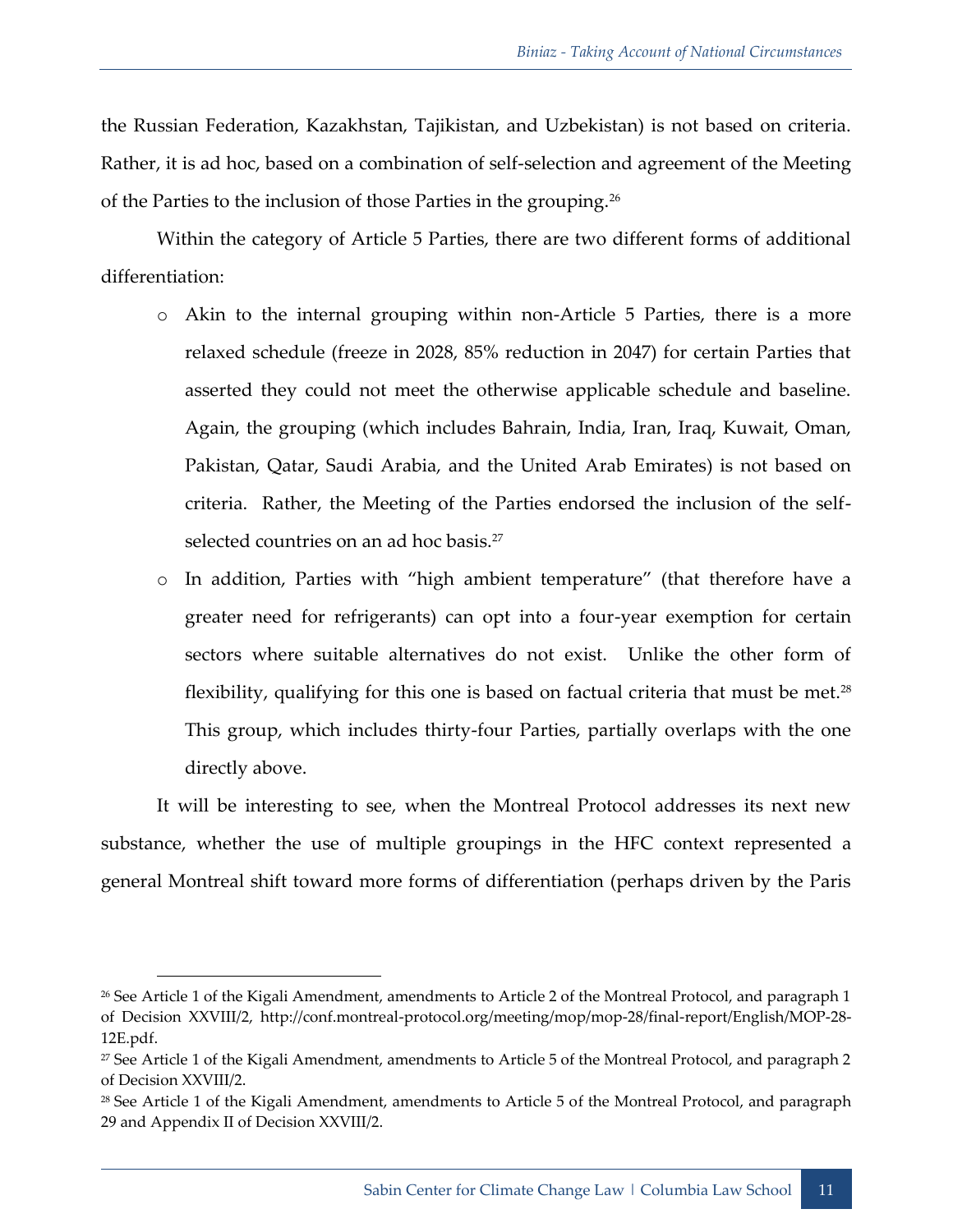Agreement's rejection of binary categories) or was a specific response to the particulars of the HFC negotiation.

#### <span id="page-15-0"></span>**3.3 Self-Differentiation**

The Paris Agreement, adopted under the Framework Convention, sets out a longterm framework for addressing both mitigation of climate change and adaptation to climate impacts. Key features include a goal of limiting the global temperature increase to "well below"  $2^{\circ}$  C, as well as various mechanisms for achieving it, e.g., submission by all Parties of emission "contributions," regular updating of such contributions following "global stocktakes," and a robust reporting and review regime.

In general, the Paris Agreement is a highly differentiated agreement, but not in the sense in which the Kyoto Protocol was differentiated.

As noted above, Kyoto set forth legally binding emissions targets for Annex I Parties (those Parties listed in Annex I to the Framework Convention), while exempting non-Annex I Parties from any new commitments (i.e., commitments beyond those in the Framework Convention). Before and after Kyoto, many developing countries asserted that the Framework Convention's principle of "common but differentiated responsibilities and respective capabilities" (CBDR/RC) mandated such a lopsided approach.

In contrast, the Paris Agreement moved well beyond Kyoto's rigid categorical approach. It includes an updated formulation of the CBDR/RC principle, tacking on language ("in the light of different national circumstances") that recognizes a continuum of national situations.<sup>29</sup> It has no references to Annex I or non-Annex I Parties. Commitments other than those related to financial and other forms of assistance apply to all Parties.

Each aspect of the Agreement addresses differentiation in a distinct manner. Regarding the core issue of mitigation, the Agreement provides for Parties' mitigation

<sup>29</sup> See, e.g., Article 2.2 of the Paris Agreement.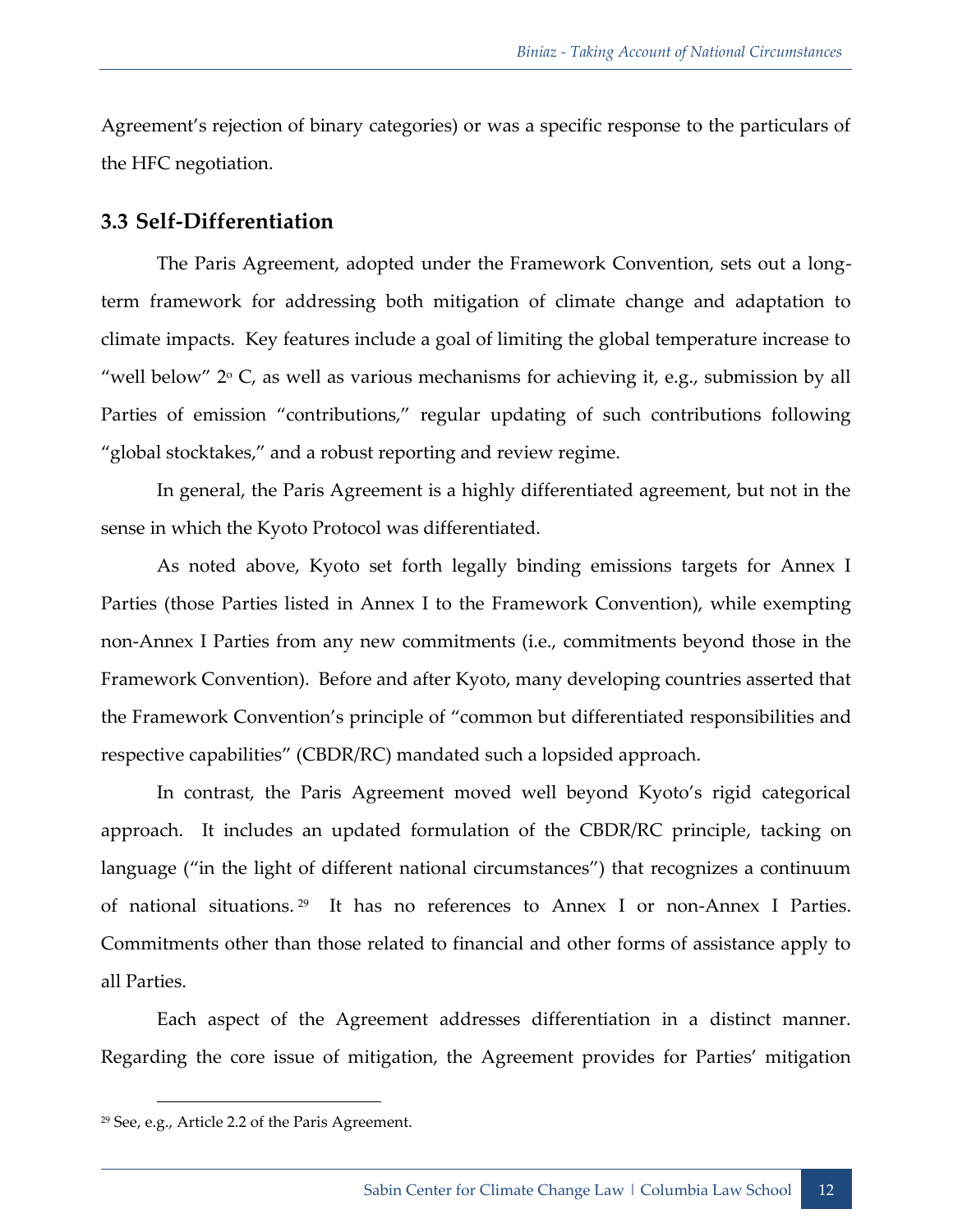efforts to be "nationally determined."<sup>30</sup> This approach, by permitting each Party to design its contribution based on its own circumstances, was intended to be attractive to a wide range of countries. It allowed States to agree to move beyond a Kyoto-style, bifurcated regime by providing a broadly acceptable alternative.<sup>31</sup>

To date, over 190 States (representing roughly 99% of global emissions) have submitted their plans to reduce or limit their emissions.<sup>32</sup>

### <span id="page-16-0"></span>**3.4 Flexibility for a Sub-Group**

The Paris Agreement's transparency provisions, which address, *inter alia*, reporting and review of progress toward meeting mitigation targets, provide for flexibility for "*those* developing countries that need it in the light of their capacities" (emphasis added).<sup>33</sup> The double requirement for flexibility (i.e., a Party must both be a "developing" country and need the flexibility in light of its capacity) is analogous to the Montreal Protocol's double requirement for Article 5 status, noted above, which also accords flexibility to a sub-set of developing countries.

Unlike the Montreal Protocol, however, neither Paris prong is defined:

o While the Montreal Protocol Parties have agreed on a list of "developing countries" for purposes of Article 5 flexibility, it is highly unlikely that the Parties to the Paris Agreement would ever be able to agree on the scope of that term – or would even attempt to do so. Dating all the way back to the negotiation of the Framework Convention, there has been no agreed meaning or

<sup>31</sup> It was important to a few States to honor the Paris Agreement's "nationally determined" approach in the ICAO scheme in some way. It was agreed that, during the pilot phase, each State may choose between two different variables in applying the formula for the offsetting requirement. See paragraph 11(e)(i).

<sup>30</sup> See Article 4.2 of the Paris Agreement.

<sup>32</sup> See NDC registry at [http://www4.unfccc.int/ndcregistry/Pages/Home.aspx;](http://www4.unfccc.int/ndcregistry/Pages/Home.aspx) those States not yet Party to the Paris Agreement have submitted intended NDCs at http://unfccc.int/focus/indc\_portal/items/8766.php. 33 See Article 13.2 of the Paris Agreement.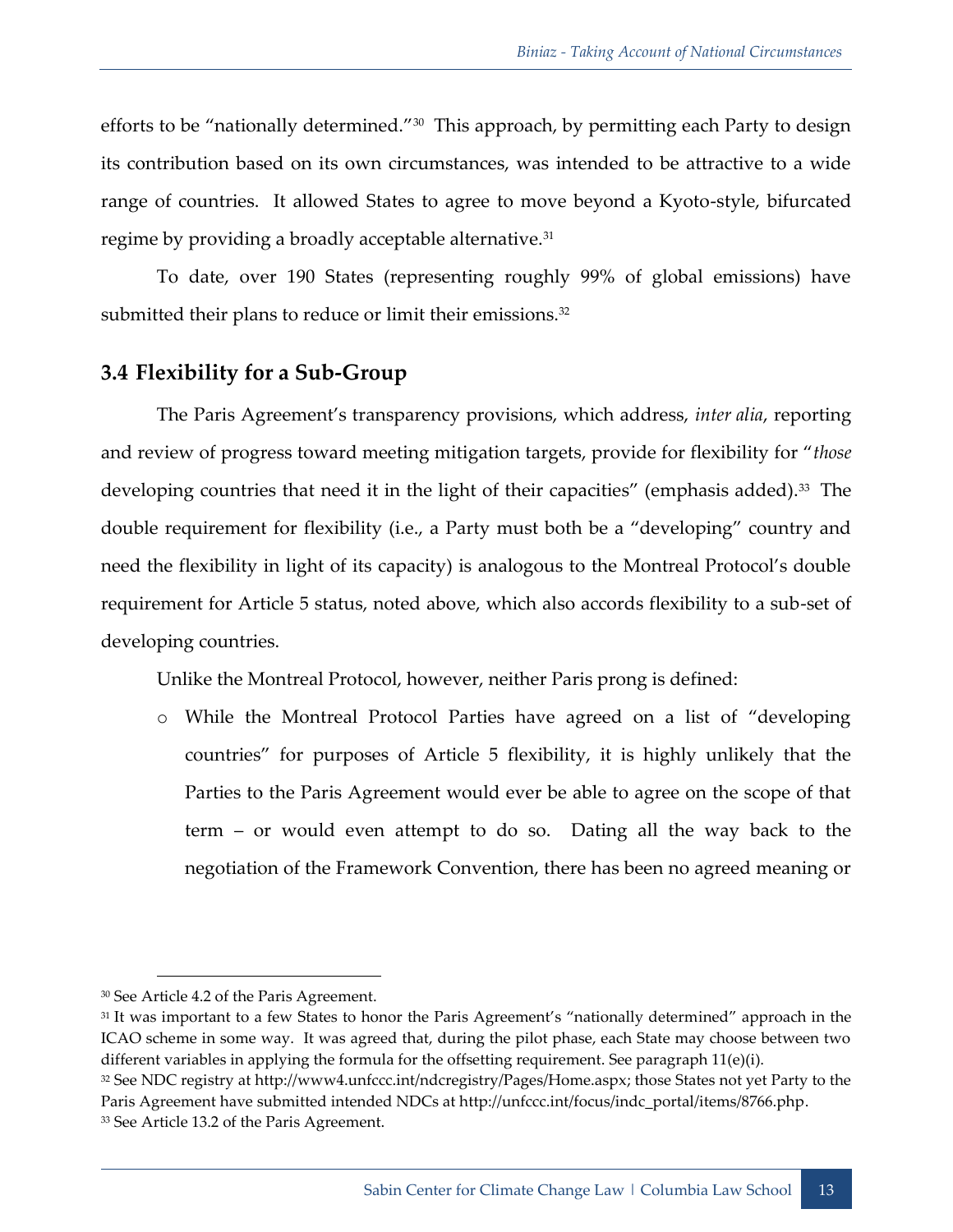listing of "developed" and "developing" countries.<sup>34</sup> A proposal during the negotiation of the Paris Agreement to define such terms as equivalent to "Annex I" and "non-Annex I" Parties failed.

o The Paris Agreement's second prong ("…that need it in light of their capacities") is also distinguishable from the Montreal Protocol. While Montreal's requirement (annual per capita consumption of CFCs below 0.3 kg) is quantitative and therefore extremely precise, the Paris Agreement's "capacity" requirement is not.

As such, the Parties will need to decide whether to base eligibility for one or more types of flexibility on self-selection, applicable criteria, or some creative combination of these or other factors. For example, a self-selection approach might be coupled with a requirement that a Party include a justification for flexibility and/or an indication of how and when it considers it will be able to meet the common standard in the future.

The Paris Agreement includes other interesting, flexibility-related features. As one example, the mitigation article allows the least developed countries and small island developing States to "prepare and communicate strategies, plans and actions for low greenhouse gas emissions development reflecting their special circumstances."<sup>35</sup> While such countries could have sought, and likely would have achieved, a full-blown exemption from mitigation-related requirements (akin to that under the ICAO Resolution), they did not seek such an exemption. On the contrary, many wanted to be among the Parties expected to make a contribution; they simply sought more flexibility than the article would have otherwise permitted.

<sup>34</sup> See Section 2 of Biniaz, Comma But Differentiated Responsibilities, at https://web.law.columbia.edu/sites/default/files/microsites/climate-

change/files/Publications/biniaz\_2016\_june\_comma\_diff\_responsibilities.pdf.

<sup>&</sup>lt;sup>35</sup> See Article 4.6 of the Paris Agreement.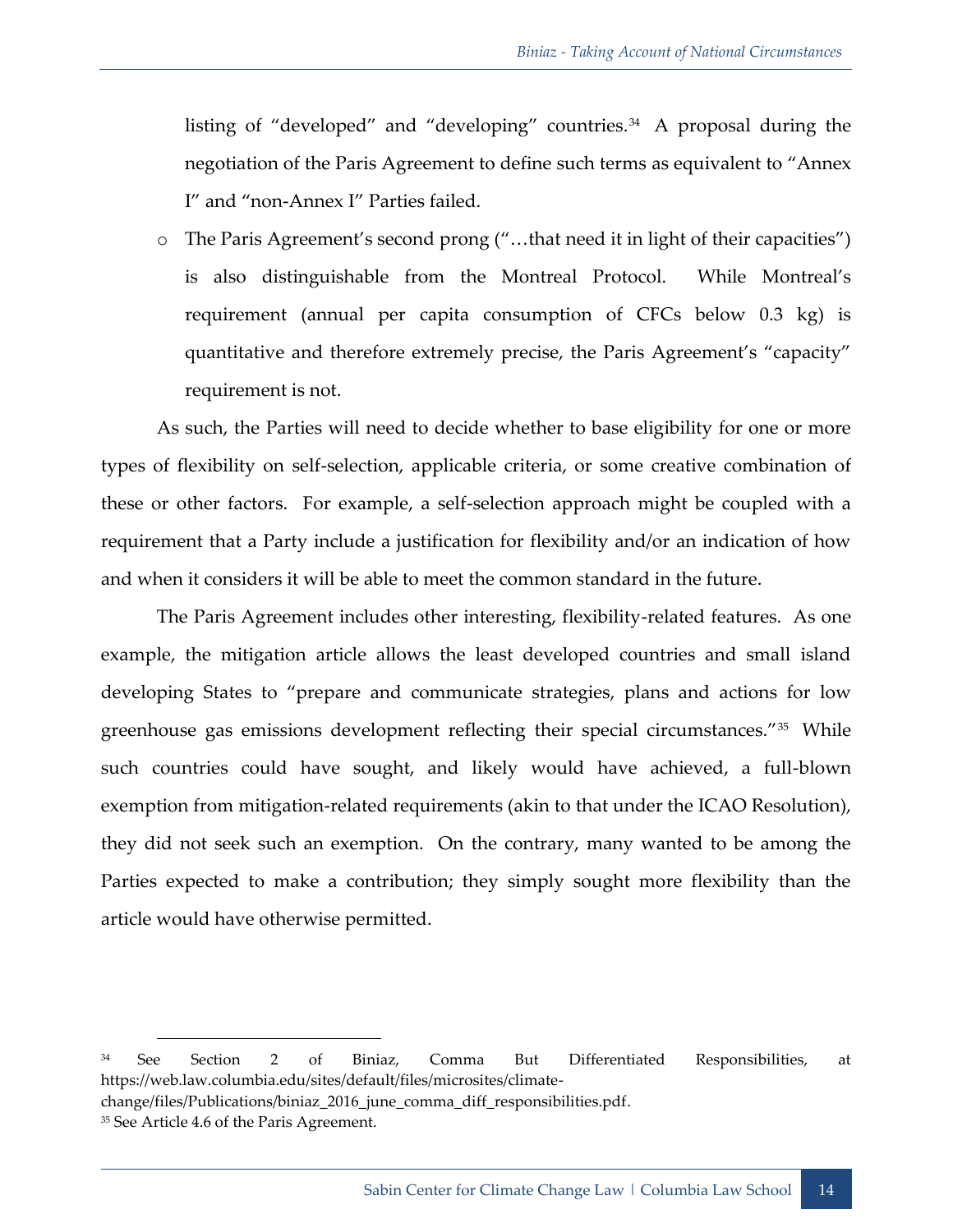## **4. SPECIAL CONSIDERATION**

<span id="page-18-0"></span>In addition to providing various forms of flexibility for LDCs, SIDS, and, in relation to transparency, a sub-set of developing countries with limited capacity, the Paris Agreement refers to other, unspecified forms of special consideration that do not relate to commitments per se.

The Agreement contains several references to developing country Parties "that are particularly vulnerable to the adverse effects of climate change" and the importance of taking into account their needs. Such references appear in the preamble, as well as in provisions related to adaptation and assistance.<sup>36</sup>

Consistent with the Framework Convention,  $37$  the concerns of Parties with "economies most affected by the impacts of response measures," e.g., oil-producing countries, are also to be taken into consideration.<sup>38</sup>

The Agreement's article on a mechanism to facilitate implementation of, and promote compliance with, the Agreement calls for the committee established thereunder to "pay particular attention to the respective national capabilities and circumstances of Parties." 39 This language, borrowed from the analogous article in the Minamata Convention on Mercury, $40$  does not refer to any particular groupings or types of Parties but will need to be taken into account as the Paris Parties elaborate the committee's remit.

<sup>36</sup> See, e.g., preambular paragraph 5 and Articles 7.2, 7.6, 9.4, and 11.1 of the Paris Agreement.

<sup>37</sup> See Articles 4.8 and 4.10 of the Framework Convention.

<sup>38</sup> See preambular paragraph 7 and Article 4.15 of the Paris Agreement.

<sup>39</sup> See Article 15 of the Paris Agreement.

<sup>40</sup> See Article 15.1 of the Minamata Convention, http://www.mercuryconvention.org/Portals/11/documents/Booklets/Minamata%20Convention%20on%20Me rcury\_booklet\_English.pdf.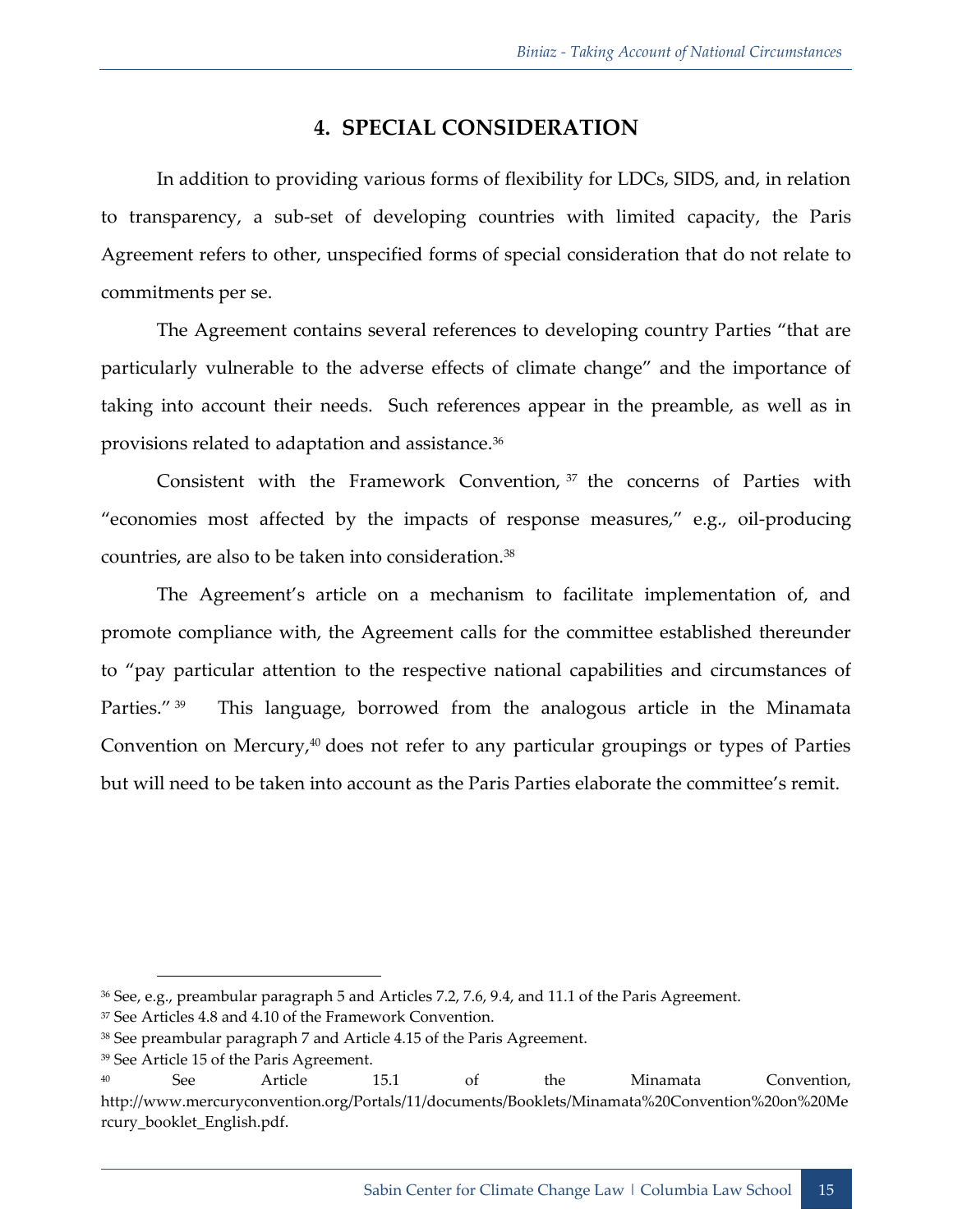### **5. ASSISTANCE**

<span id="page-19-0"></span>Another way in which all three instruments take account of national circumstances is by providing for various forms of assistance related to implementation. They do so in somewhat different ways.

The HFC amendment, from a differentiation point of view, does not affect the existing financial arrangements under the Montreal Protocol (which follow the Article 5/non-Article 5 distinction). As noted above, these categories are defined.

The ICAO Resolution provides for ICAO and its Member States to assist with capacity-building and assistance related to the implementation of CORSIA, including with respect to the establishment of registries and the "MRV" system (i.e., measurement, reporting, and verification).<sup>41</sup> The Resolution does not call upon any particular States to assist or to receive assistance. Modalities will need to be developed.

The Paris Agreement's commitments related to assistance (and corresponding commitments to report on such assistance) are the only ones in that Agreement to reflect differentiation based on "developed" and "developing" country status. With respect to finance in particular, developed country Parties have a collective commitment to provide resources in continuation of their existing obligations under the Framework Convention;<sup>42</sup> other Parties are encouraged to provide such support,<sup>43</sup> and developing country Parties are the recipients of support.<sup>44</sup>

While the Framework Convention's finance obligations apply to Parties "included in Annex II," an unambiguous listing, <sup>45</sup> the Paris negotiations involved a deliberate, overarching move away from an approach based on the Convention's Annexes. Thus, the

<sup>41</sup> See paragraph 22 of the 2016 ICAO Resolution.

<sup>42</sup> See Article 9.1 of the Paris Agreement.

<sup>43</sup> See Article 9.2 of the Paris Agreement.

<sup>44</sup> See Article 9.1 of the Paris Agreement.

<sup>45</sup> See, e.g., Article 4.3 of the Framework Convention.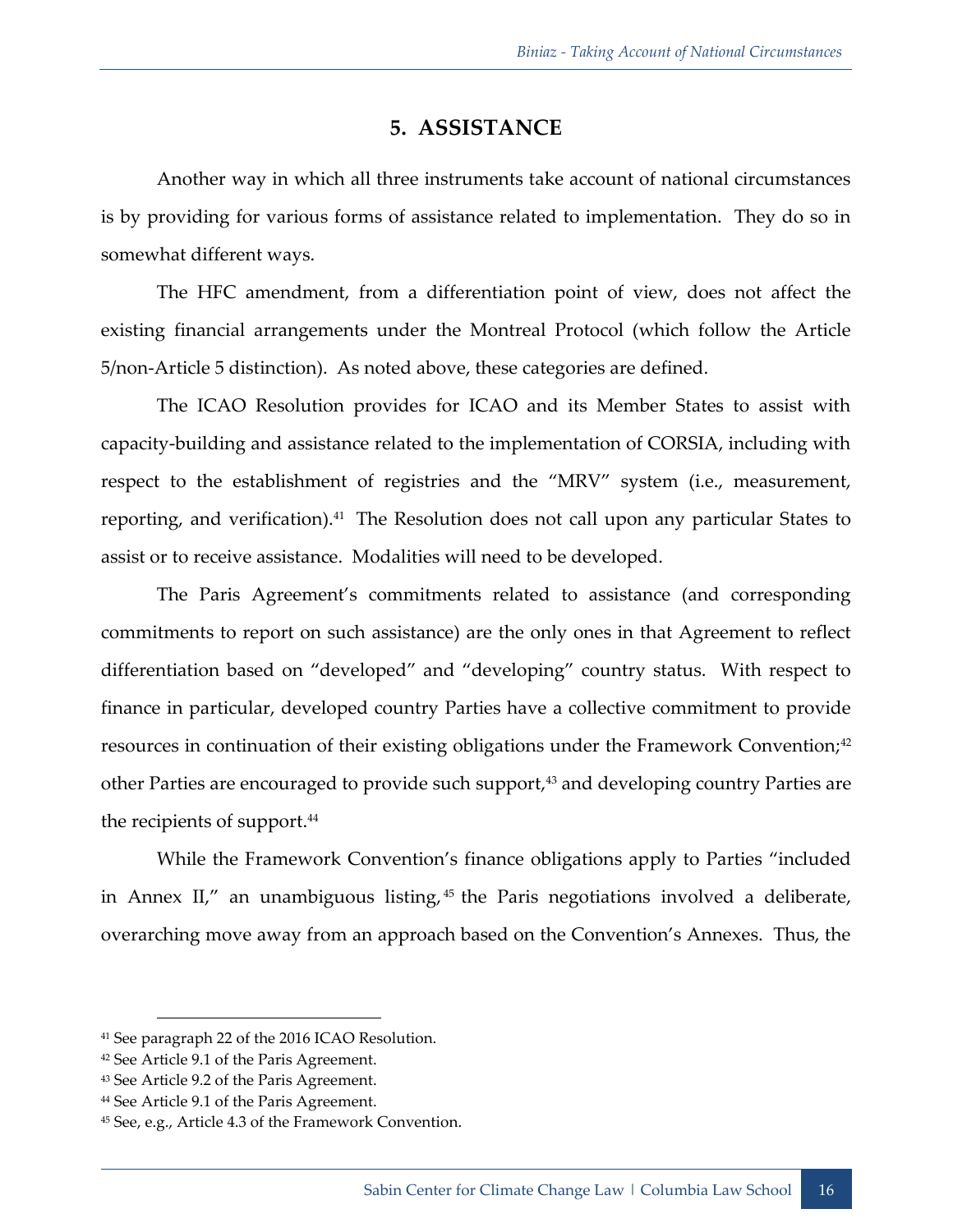<span id="page-20-0"></span>Paris Agreement's financial and other assistance provisions refer to the less clear category of "developed country Parties."<sup>46</sup>

#### **6. OTHER PROVISIONS OF NOTE**

As noted above, with the exception of the provision of assistance and reporting thereon, the Paris Agreement takes a non-bifurcated approach to commitments. In this regard, two mitigation provisions are noteworthy. Neither changes the non-bifurcated nature of mitigation commitments per se (which apply to all Parties, with flexibility for LDCs and SIDS), but both were important to one or more developing countries to reach closure on the Agreement.

In addition to including a global temperature goal in the Agreement,  $47$  many countries sought a long-term emissions goal and a shorter-term goal of peaking global emissions. With respect to the latter, it was possible to reach agreement on an "aim" to reach global peaking "as soon as possible" by adding the proviso "recognizing that peaking will take longer for developing country Parties…."<sup>48</sup>

Some developing countries also expressed a concern that developed country Parties, which had previously taken on economy-wide absolute emission reduction targets, might use the "nationally determined" aspect of the mitigation article to walk backwards, or "backslide," from this type of target. They sought assurance that this would not be the case. The United States and others were amenable to such an assurance, provided it was hortatory, it made clear that the phrase "developed countries…taking the lead" referred to a continuation of previous efforts (rather than constituted a new prescription), it was specific to the issue of form of targets (not climate action more

<sup>46</sup> See, e.g., Articles 9.1 of the Paris Agreement.

<sup>47</sup> See Article 2.1 of the Paris Agreement.

<sup>48</sup> See Article 4.1 of the Paris Agreement.